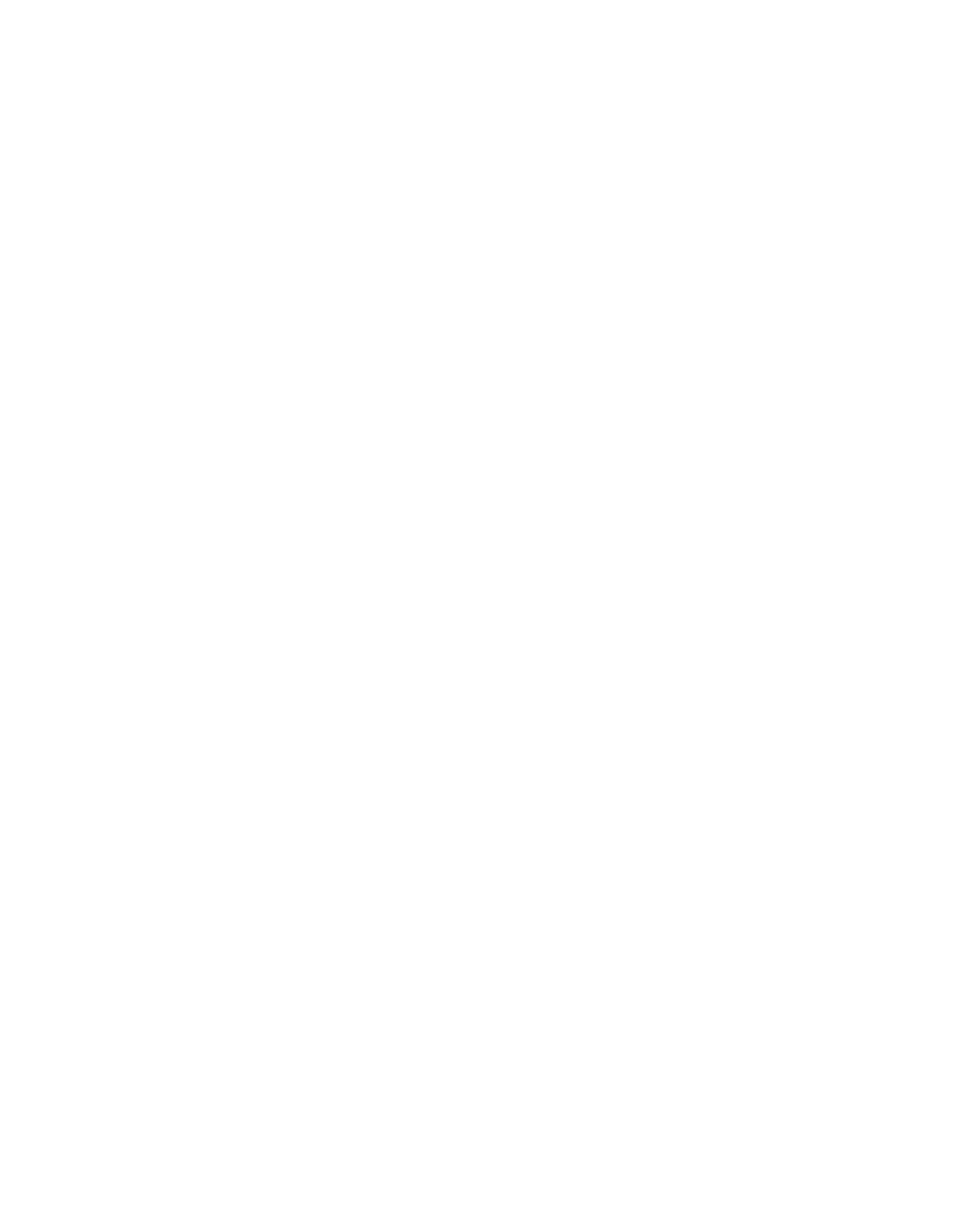#### **Test Design and Instructional Purpose**

The Mathematics Baseline Assessment is designed to help you collect *some* information about your students' mathematical readiness for the work they will encounter in eighth grade. This information can provide insight around students' understanding of the skills, concepts, and application necessary to support successful engagement in the major work of eighth grade. Consequently, the results from the Baseline Assessment may assist you in developing instructional plans that will help your students meet the Common Core expectations for eighth grade.

The assessment is composed of three sections that assess skills and content from the previous grade. Each section has a particular focus. The focus of each section was determined by identifying concepts from seventh grade that support major concepts in eighth grade. All of the items are multiple-choice and were developed to assess a student's understanding of a particular part(s) of a standard, cluster, or domain.

This assessment is meant to be a resource for identifying and understanding some of the skills and concepts that may need to be reinforced/taught if students did not learn them in the previous grade. Please note that since schools are at different points in their transition to the Common Core Learning Standards, students may or may not have been exposed to the Common Core Learning Standards of the preceding grade. The results of this assessment will best support your instruction and your students' learning if you are familiar with the Common Core Learning Standards including the fluency expectations, key advances, and culminating standards.

### **Limitations**

The Baseline Assessment is not an exhaustive test. Some important Common Core Learning Standards contain prerequisite skills and concepts that could not be assessed on this test.

As a result, this assessment is best used as part of a comprehensive set of evaluative measures that include teacher observation, classwork, homework, and school- or teacher-made assessments.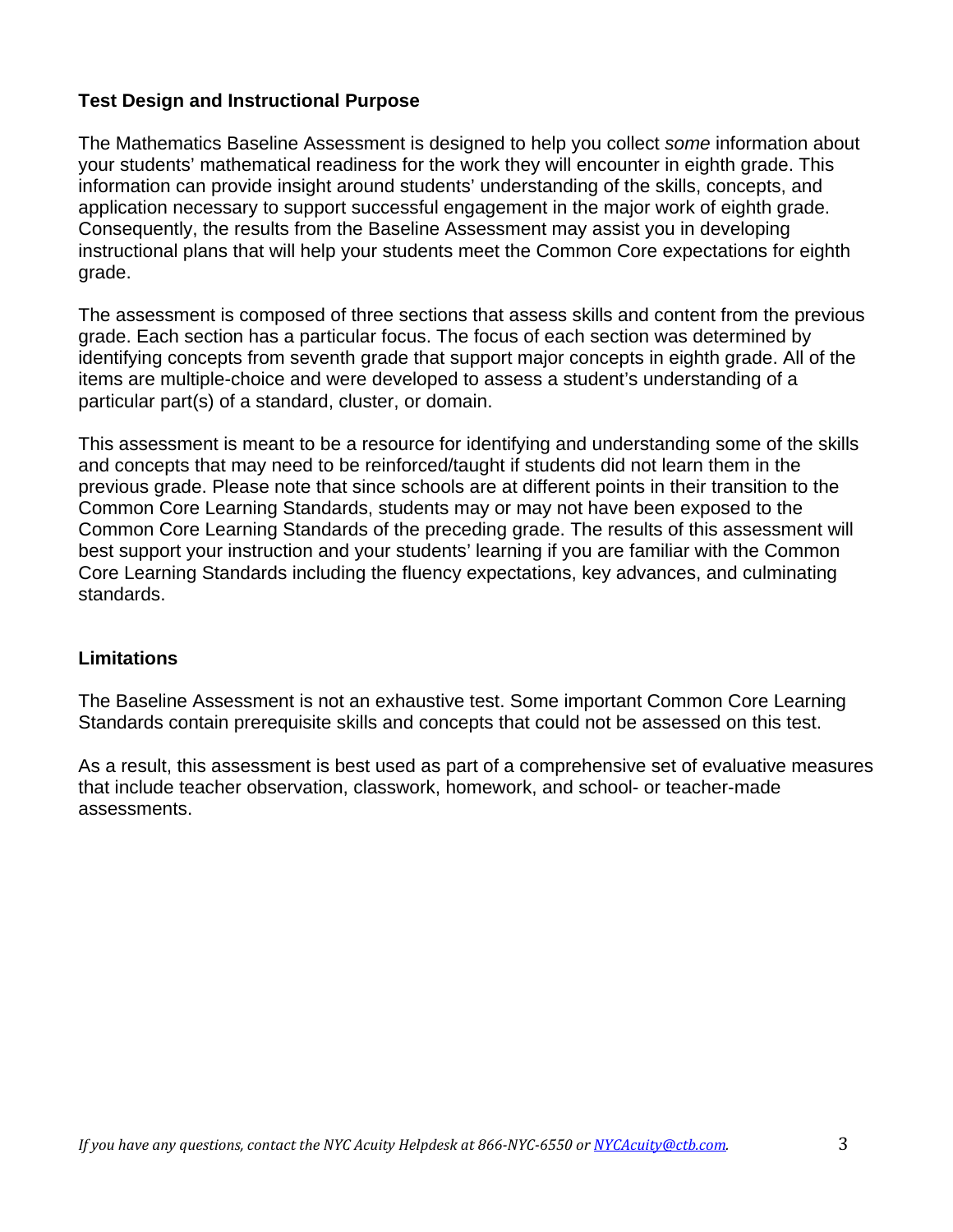### **Test Content**

In Grade 7, the major work focuses largely on building fluency with rational numbers; solving problems involving rational numbers and measurements; analyzing proportional relationships; working with percentages (simple interest, percent increase and decrease, tax, etc.); solving problems involving unit rates associated with ratios of fractions; and analyzing proportional relationships in geometric figures. Additionally, Grade 7 focuses on solving multi-step problems with positive and negative rational numbers (whole numbers, fractions and decimals); applying properties of operations to rewrite linear expressions with rational coefficients fluently; and solving word problems leading to one-variable equations of the form  $px + q = r$  and  $p(x + q) = r$ , fluently. In Grade 8, students build on their work with proportional relationships, unit rates, and graphing to understand the connections between proportional relationships, lines, and linear equations. Additionally, students advance their understanding of the number system to include irrational numbers (radical expressions) and build on their work with linear relationships by working with functions.

**Section 1 (12 items):** This section focuses on proportional relationships, unit rates, and graphing.

**Section 2 (9 items):** This section focuses operations with rational numbers, including integers.

| Math Baseline Grade 8 Report*                                                   |                                                                                                                                                                                                                                                                                                                     |  |  |
|---------------------------------------------------------------------------------|---------------------------------------------------------------------------------------------------------------------------------------------------------------------------------------------------------------------------------------------------------------------------------------------------------------------|--|--|
| Section 1 Standards<br>7.RP.1; 7.RP.2a;<br>7.RP.2b; 7.RP.2c;<br>7.RP.2d; 7.RP.3 | A student who correctly answers the questions in Section 1<br>evidences an understanding of proportional relationships, unit<br>rates, and graphing. These skills will support students in<br>understanding the connections between proportional<br>relationships, lines, and linear equations.                     |  |  |
| Section 2 Standards<br>7.NS.1d; 7.NS.2c;<br>7.NS.2d; 7.NS.3                     | A student who correctly answers the questions in Section 2<br>evidences an understanding of operations with rational<br>numbers, including integers. These skills will support students in<br>Grade 8 in advancing their understanding of the number system<br>to include irrational numbers (radical expressions). |  |  |
| Section 3 Standards<br>7.EE.1; 7.EE.3; 7.EE.4a;<br>7.EE.4b                      | A student who correctly answers the questions in Section 3<br>evidences an understanding of how to generate equivalent<br>expressions and how to solve problems using algebraic<br>expressions and equations. Students will apply these concepts<br>in Grade 8 as they begin working with functions.                |  |  |

**Section 3 (9 items):** This section focuses on generating equivalent expressions and solving problems with algebraic expressions and equations.

\*Listed standards indicate that at least one item is partially aligned to that standard.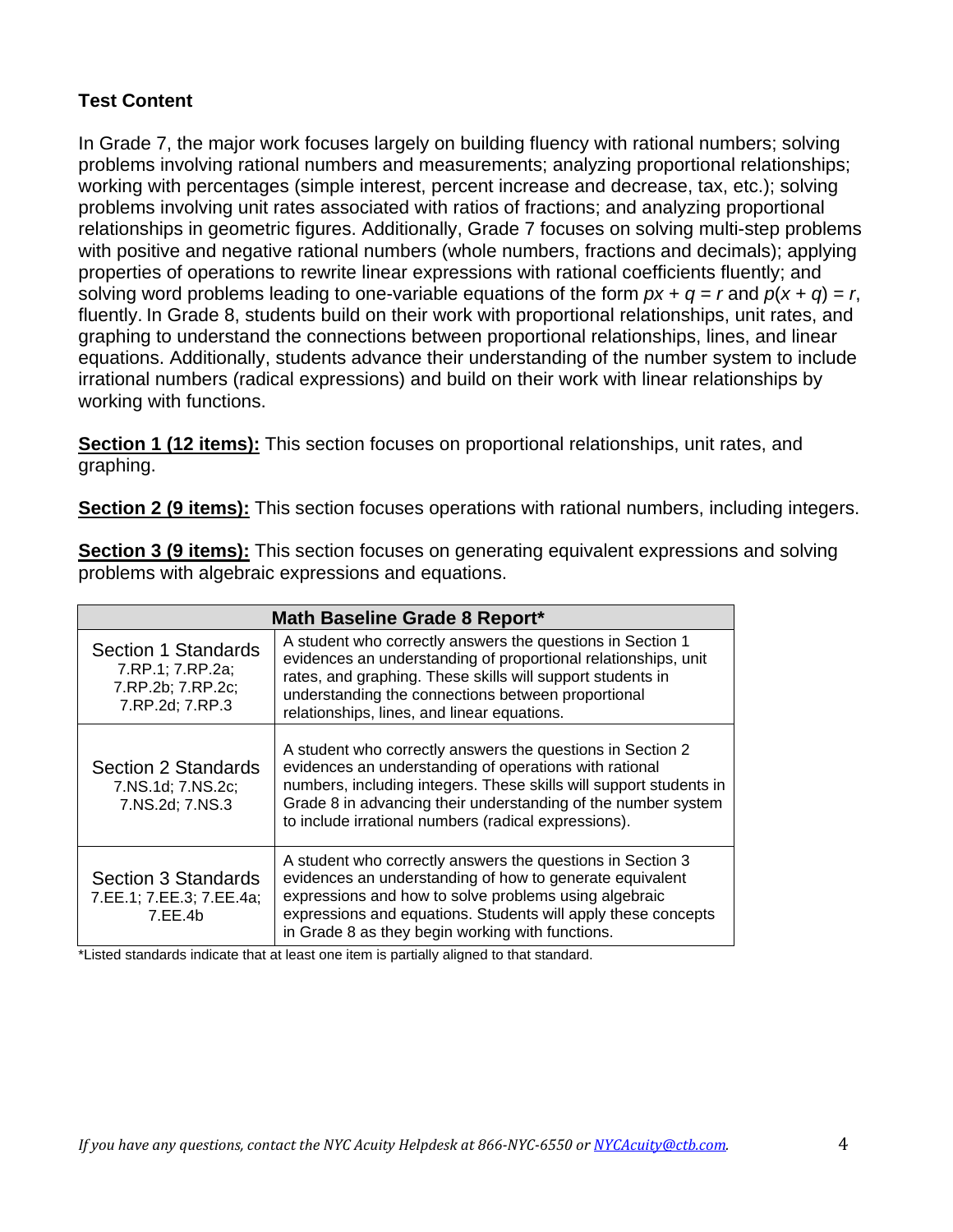## **Section 1 Items:**

| Grade          | Domain                                      | Cluster                                                                                                       | Standard                                                                                                                                                                                                                                                                                                                                      | Items          |
|----------------|---------------------------------------------|---------------------------------------------------------------------------------------------------------------|-----------------------------------------------------------------------------------------------------------------------------------------------------------------------------------------------------------------------------------------------------------------------------------------------------------------------------------------------|----------------|
| $\overline{7}$ | Ratios and<br>Proportional<br>Relationships | Analyze proportional<br>relationships and<br>use them to solve<br>real-world and<br>mathematical<br>problems. | 7.RP.1. Compute unit rates associated with ratios<br>of fractions, including ratios of lengths, areas and<br>other quantities measured in like or different units.<br>For example, if a person walks 1/2 mile in each 1/4<br>hour, compute the unit rate as the complex fraction<br>1/2/1/4 miles per hour, equivalently 2 miles per<br>hour. | 3,4            |
| $\overline{7}$ | Ratios and<br>Proportional<br>Relationships | Analyze proportional<br>relationships and<br>use them to solve<br>real-world and<br>mathematical<br>problems. | 7.RP.2.a. Decide whether two quantities are in a<br>proportional relationship, e.g., by testing for<br>equivalent ratios in a table or graphing on a<br>coordinate plane and observing whether the graph<br>is a straight line through the origin.                                                                                            | 1,6            |
| $\overline{7}$ | Ratios and<br>Proportional<br>Relationships | Analyze proportional<br>relationships and<br>use them to solve<br>real-world and<br>mathematical<br>problems. | 7.RP.2.b. Identify the constant of proportionality<br>(unit rate) in tables, graphs, equations, diagrams,<br>and verbal descriptions of proportional<br>relationships.                                                                                                                                                                        | $\overline{7}$ |
| $\overline{7}$ | Ratios and<br>Proportional<br>Relationships | Analyze proportional<br>relationships and<br>use them to solve<br>real-world and<br>mathematical<br>problems. | 7.RP.2.c. Represent proportional relationships by<br>equations. For example, if total cost $t$ is proportional<br>to the number $n$ of items purchased at a constant<br>price $p$ , the relationship between the total cost and<br>the number of items can be expressed as $t = pn$ .                                                         | 2,5            |
| $\overline{7}$ | Ratios and<br>Proportional<br>Relationships | Analyze proportional<br>relationships and<br>use them to solve<br>real-world and<br>mathematical<br>problems. | 7.RP.2.d. Explain what a point $(x, y)$ on the graph of<br>a proportional relationship means in terms of the<br>situation, with special attention to the points (0, 0)<br>and $(1, r)$ where r is the unit rate.                                                                                                                              | 9,12           |
| $\overline{7}$ | Ratios and<br>Proportional<br>Relationships | Analyze proportional<br>relationships and<br>use them to solve<br>real-world and<br>mathematical<br>problems. | 7.RP.3. Use proportional relationships to solve<br>multistep ratio and percent problems. Examples:<br>simple interest, tax, markups and markdowns,<br>gratuities and commissions, fees, percent increase<br>and decrease, percent error.                                                                                                      | 8,10,<br>11    |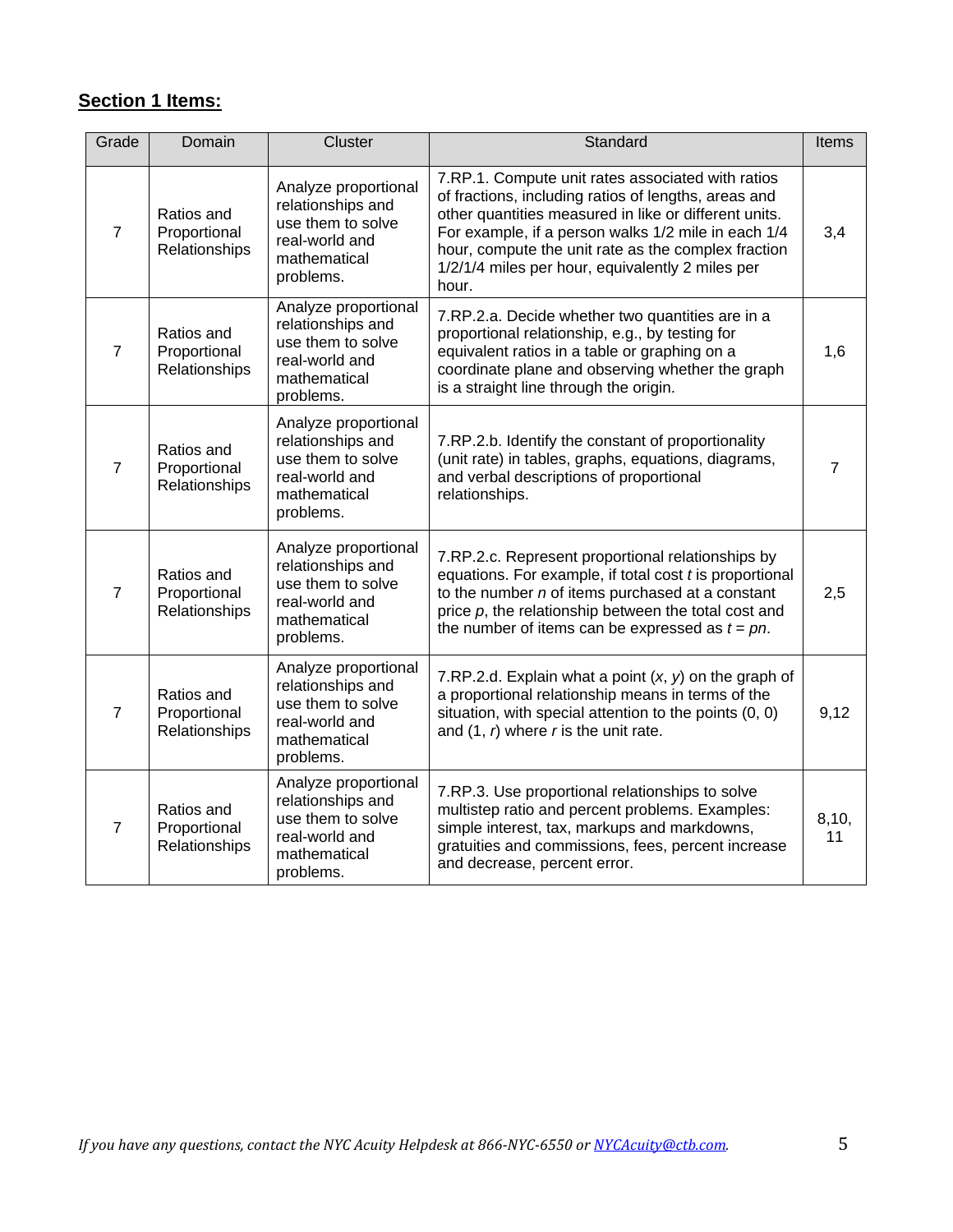### **Section 2 Items:**

| Grade          | Domain               | Cluster                                                                                                                                             | Standard                                                                                                                                                              | Items        |
|----------------|----------------------|-----------------------------------------------------------------------------------------------------------------------------------------------------|-----------------------------------------------------------------------------------------------------------------------------------------------------------------------|--------------|
| $\overline{7}$ | The Number<br>System | Apply and extend<br>previous<br>understandings of<br>operations with<br>fractions to add,<br>subtract, multiply,<br>and divide rational<br>numbers. | 7.NS.1d. Apply properties of operations as<br>strategies to add and subtract rational numbers.                                                                        | 15,16        |
| $\overline{7}$ | The Number<br>System | Apply and extend<br>previous<br>understandings of<br>operations with<br>fractions to add,<br>subtract, multiply,<br>and divide rational<br>numbers. | 7.NS.2c. Apply properties of operations as<br>strategies to multiply and divide rational numbers.                                                                     | 14,20        |
| $\overline{7}$ | The Number<br>System | Apply and extend<br>previous<br>understandings of<br>operations with<br>fractions to add,<br>subtract, multiply,<br>and divide rational<br>numbers. | 7.NS.2d. Convert a rational number to a decimal<br>using long division; know that the decimal form of a<br>rational number terminates in 0s or eventually<br>repeats. | 13,17        |
| 7              | The Number<br>System | Apply and extend<br>previous<br>understandings of<br>operations with<br>fractions to add,<br>subtract, multiply,<br>and divide rational<br>numbers. | 7.NS.3. Solve real-world and mathematical<br>problems involving the four operations with rational<br>numbers.                                                         | 18,19,<br>21 |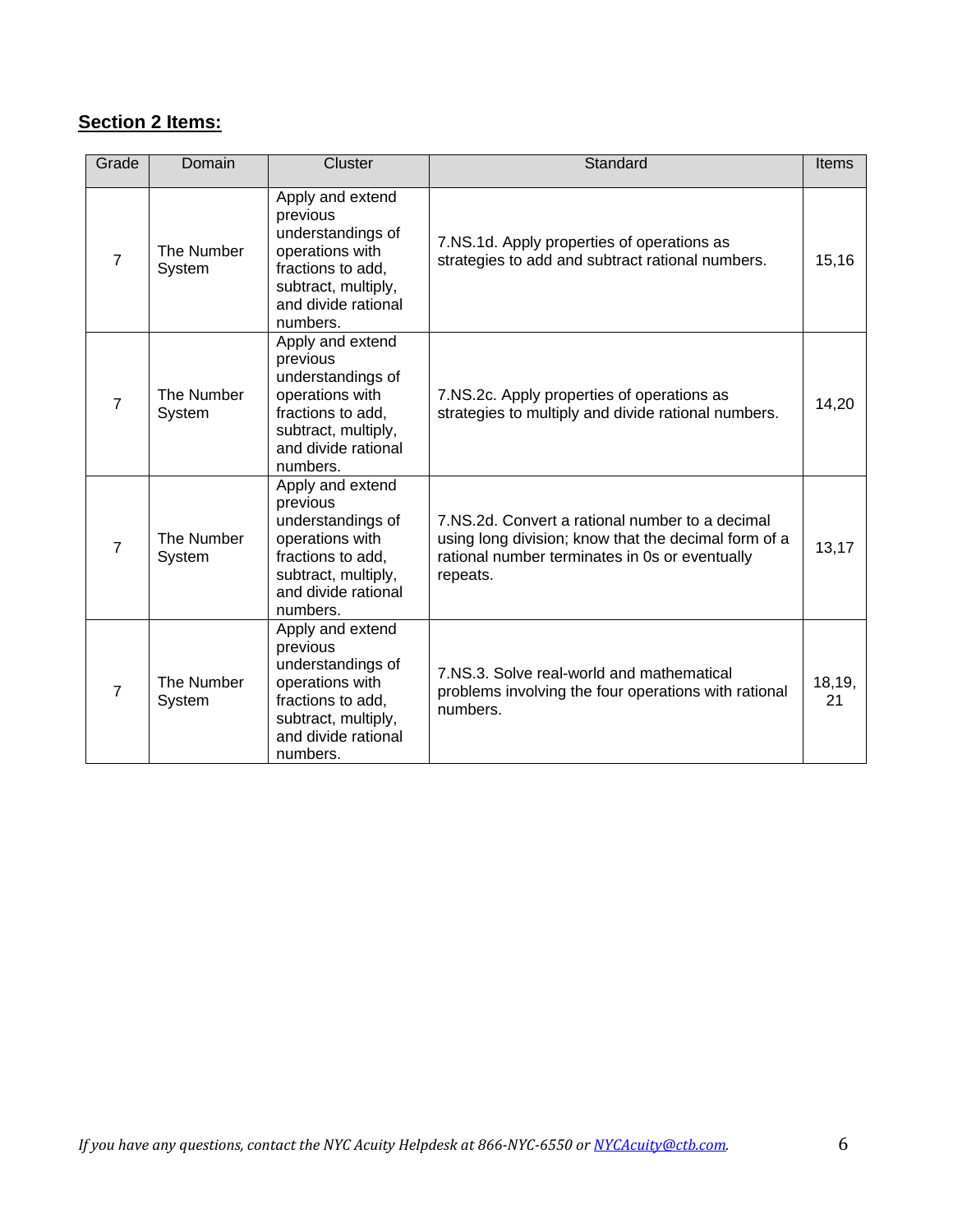### **Section 3 Items:**

| Grade          | Domain                       | Cluster                                                                                                              | Standard                                                                                                                                                                                                                                                                                                                                                                                                                                                                                                                                                                                                                                                                                                                                                                                                                                                | Items        |
|----------------|------------------------------|----------------------------------------------------------------------------------------------------------------------|---------------------------------------------------------------------------------------------------------------------------------------------------------------------------------------------------------------------------------------------------------------------------------------------------------------------------------------------------------------------------------------------------------------------------------------------------------------------------------------------------------------------------------------------------------------------------------------------------------------------------------------------------------------------------------------------------------------------------------------------------------------------------------------------------------------------------------------------------------|--------------|
| $\overline{7}$ | Expressions<br>and Equations | Use properties of<br>operations to<br>generate equivalent<br>expressions.                                            | 7.EE.1. Apply properties of operations as strategies<br>to add, subtract, factor, and expand linear<br>expressions with rational coefficients.                                                                                                                                                                                                                                                                                                                                                                                                                                                                                                                                                                                                                                                                                                          | 23,27        |
| $\overline{7}$ | Expressions<br>and Equations | Solve real-life and<br>mathematical<br>problems using<br>numerical and<br>algebraic<br>expressions and<br>equations. | 7.EE.3. Solve multi-step real-life and mathematical<br>problems posed with positive and negative rational<br>numbers in any form (whole numbers, fractions,<br>and decimals), using tools strategically. Apply<br>properties of operations to calculate with numbers<br>in any form; convert between forms as appropriate;<br>and assess the reasonableness of answers using<br>mental computation and estimation strategies. For<br>example: If a woman making \$25 an hour gets a<br>10% raise, she will make an additional 1/10 of her<br>salary an hour, or \$2.50, for a new salary of \$27.50.<br>If you want to place a towel bar 9 3/4 inches long in<br>the center of a door that is 27 1/2 inches wide, you<br>will need to place the bar about 9 inches from each<br>edge; this estimate can be used as a check on the<br>exact computation. | 22,26,<br>30 |
| $\overline{7}$ | Expressions<br>and Equations | Solve real-life and<br>mathematical<br>problems using<br>numerical and<br>algebraic<br>expressions and<br>equations. | 7.EE.4a. Solve word problems leading to equations<br>of the form $px + q = r$ and $p(x + q) = r$ , where p, q,<br>and r are specific rational numbers. Solve<br>equations of these forms fluently. Compare an<br>algebraic solution to an arithmetic solution,<br>identifying the sequence of the operations used in<br>each approach. For example, the perimeter of a<br>rectangle is 54 cm. Its length is 6 cm. What is its<br>width?                                                                                                                                                                                                                                                                                                                                                                                                                 | 24,25        |
| $\overline{7}$ | Expressions<br>and Equations | Solve real-life and<br>mathematical<br>problems using<br>numerical and<br>algebraic<br>expressions and<br>equations. | 7.EE.4b. Solve word problems leading to<br>inequalities of the form $px + q > r$ or $px + q < r$ ,<br>where $p$ , $q$ , and $r$ are specific rational numbers.<br>Graph the solution set of the inequality and interpret<br>it in the context of the problem. For example: As a<br>salesperson, you are paid \$50 per week plus \$3 per<br>sale. This week you want your pay to be at least<br>\$100. Write an inequality for the number of sales<br>you need to make, and describe the solutions.                                                                                                                                                                                                                                                                                                                                                      | 28,29        |